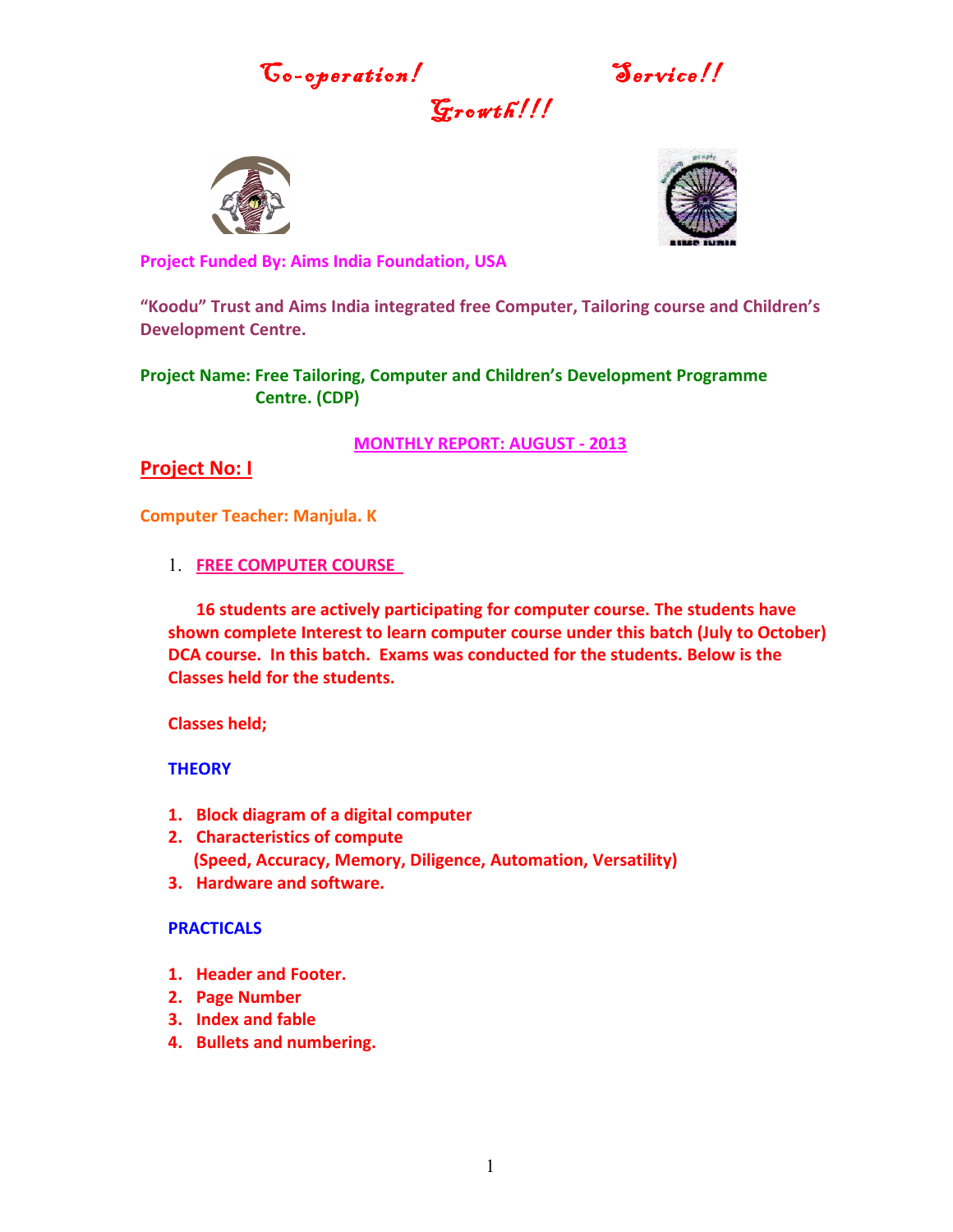| SI.<br><b>No</b> | <b>Name of Students</b> | Name of the<br>class conducted | <b>Performance of</b><br>the Students | <b>Attendance</b><br>(Out of 27 days) |
|------------------|-------------------------|--------------------------------|---------------------------------------|---------------------------------------|
|                  |                         |                                | (Marks out of 50)                     |                                       |
| 1                | <b>PRABU.T</b>          | <b>DCA</b>                     | 45                                    | 27                                    |
| $\overline{2}$   | <b>SACHIN. R</b>        | $\boldsymbol{\eta}$            | 48                                    | 27                                    |
| 3                | <b>SANJAI. R</b>        | $\boldsymbol{\eta}$            | 35                                    | 27                                    |
| 4                | <b>NAVEETH. S</b>       | $\boldsymbol{\eta}$            | 42                                    | 27                                    |
| 5                | <b>NALLA SEVAM. S</b>   | $\boldsymbol{\eta}$            | 45                                    | 26                                    |
| 6                | <b>KARTHICK. C</b>      | $\boldsymbol{\eta}$            | 46                                    | 27                                    |
| 7                | <b>AJITH RAJA. A</b>    | $\boldsymbol{\eta}$            | 48                                    | 27                                    |
| 8                | <b>VIGNESH. T</b>       | $\boldsymbol{\eta}$            | 43                                    | 26                                    |
| 9                | <b>MANAGA.S</b>         | $\boldsymbol{\eta}$            | 42                                    | 25                                    |
| 10               | <b>DIVYA. T</b>         | $\boldsymbol{\eta}$            | 40                                    | 23                                    |
| 11               | <b>SOUNDARYA.R</b>      | $\boldsymbol{\eta}$            | 40                                    | 27                                    |
| 12               | <b>SOUJANYA. M</b>      | $\boldsymbol{\eta}$            | 41                                    | 26                                    |
| 13               | <b>PAVITHRA. S</b>      | $\boldsymbol{\eta}$            | 38                                    | 27                                    |
| 14               | <b>PRASEETHA. T</b>     | $\boldsymbol{\eta}$            | 39                                    | 27                                    |
| 15               | <b>NANDHINI. K</b>      | $\boldsymbol{\eta}$            | 41                                    | 26                                    |
| 16               | <b>MAHA LAKSHMI. K</b>  | $\boldsymbol{\eta}$            | 35                                    | 27                                    |

## **Name list for First Batch (July 2013 to October 2013)**

## **Project No: 2**

**Tailoring Teacher: Sunitha C.B.**

#### **2. FREE TAILORING COURSE:**

**Tailoring women's was very interested to learn shimmies and to stitch the kerchief. The basics had been taught and a Practical test was conducted once in every two months. Each students had attended the test and they performed well.** 

**Students Name list of First Batch (July 2013 to December 2013)**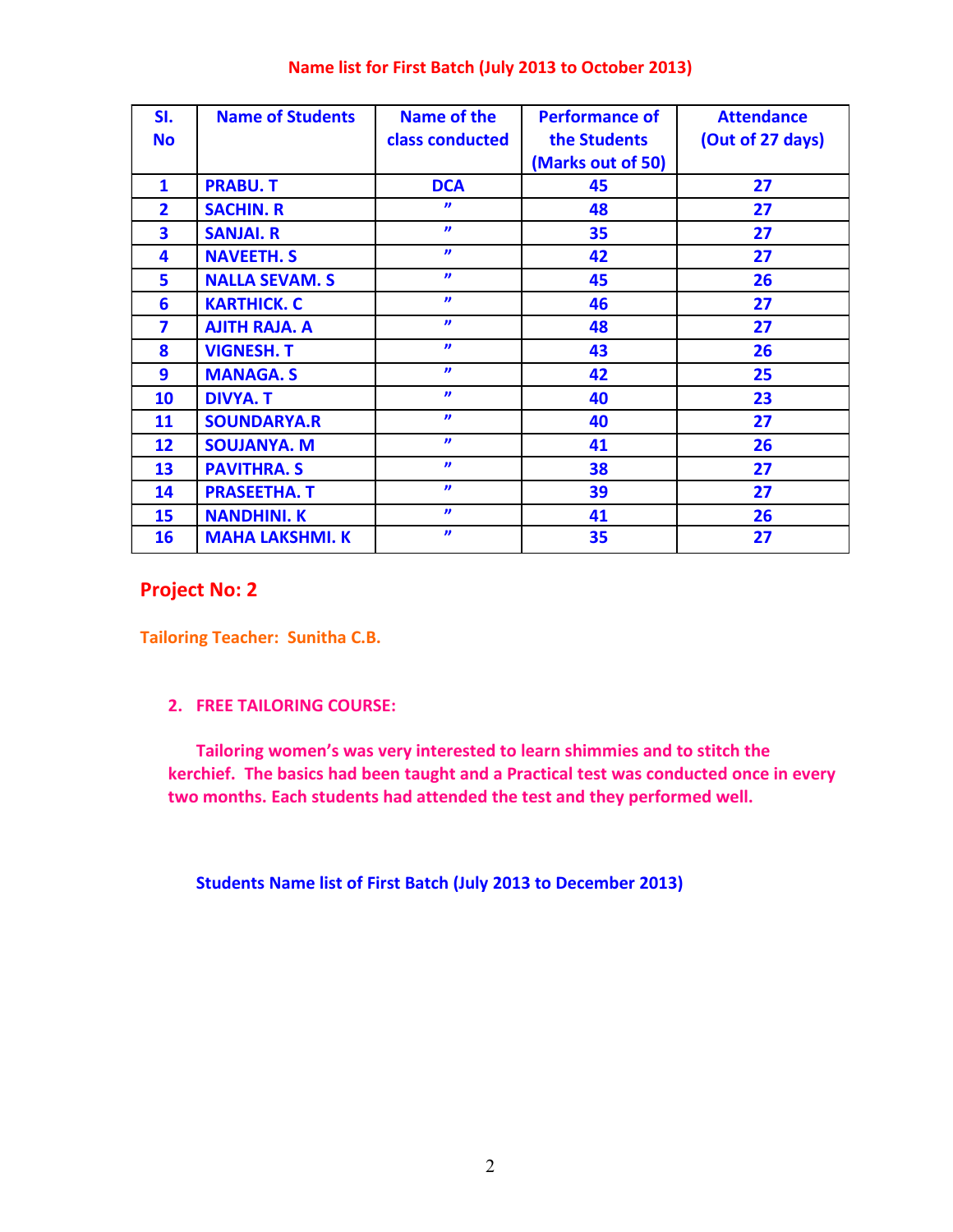| SI.                     | Name of the students      | Name of the      | <b>Performance of the</b> | <b>Attendance</b> |
|-------------------------|---------------------------|------------------|---------------------------|-------------------|
| <b>No</b>               |                           | <b>class</b>     | <b>Students</b>           | (Out of 27 days)  |
|                         |                           | conducted        | (Marks out of 50)         |                   |
| $\mathbf{1}$            | <b>NUSRATH .M.S</b>       | <b>Tailoring</b> | 45                        | 27                |
| $\overline{2}$          | <b>SARFUNNISA.K.M</b>     | "                | 48                        | 26                |
| $\overline{\mathbf{3}}$ | <b>JUMAILA.O.P</b>        | $\mathbf{r}$     | 40                        | 27                |
| 4                       | <b>SAJNA AMMEER ABBAS</b> | $\mathbf{r}$     | 40                        | 26                |
| 5                       | <b>R. NIRMALA</b>         | $\mathbf{r}$     | 47                        | 23                |
| 6                       | <b>JASNA. K</b>           | $\mathbf{r}$     | 35                        | 27                |
| 7                       | <b>SHAHINA.K</b>          | $\mathbf{v}$     | 38                        | 27                |
| 8                       | <b>NUSRATH. A</b>         | $\mathbf{H}$     | 39                        | 25                |
| 9                       | <b>FOUSIYA. K</b>         | $\mathbf{v}$     | 44                        | 26                |
| 10                      | <b>RASHEEDA. A</b>        | $\mathbf{r}$     | 45                        | 26                |
| 11                      | <b>INDRANI. E</b>         | $\mathbf{v}$     | 47                        | 26                |
| 12                      | <b>S.PAVITHRA</b>         | $\mathbf{v}$     | 49                        | 26                |
| 13                      | <b>NASEEMA. K</b>         | $\mathbf{H}$     | 42                        | 27                |
| 14                      | <b>RAJEENA</b>            | $\mathbf{v}$     | 43                        | 25                |
| 15                      | <b>SHAMNA. C.N</b>        | $\mathbf{v}$     | 47                        | 27                |
| 16                      | <b>JISHA. P</b>           | $\mathbf{v}$     | 45                        | 27                |

# **CO-ORDINATOR MONTHLY REPORT**

**Name of the Co-ordinator: M. Murugarajan**

**Field Co-ordinator Mr.Murugarajan visited tailoring center and computer center for conducting Exams for the participated students. On August month Students was participated the childrens cultural programs (Including Drama, Poetry, etc.,) at cherangode Village. Under this programe more than 150 students had participated. For the winners "Koodu" trust had distributed the prizes.**

| <b>Name</b>             | <b>M. Murugarajan</b> |
|-------------------------|-----------------------|
| <b>Month</b>            | August.2013           |
| <b>Place</b>            | <b>Kolappally</b>     |
| <b>Reporting Period</b> | August.1 to 31        |